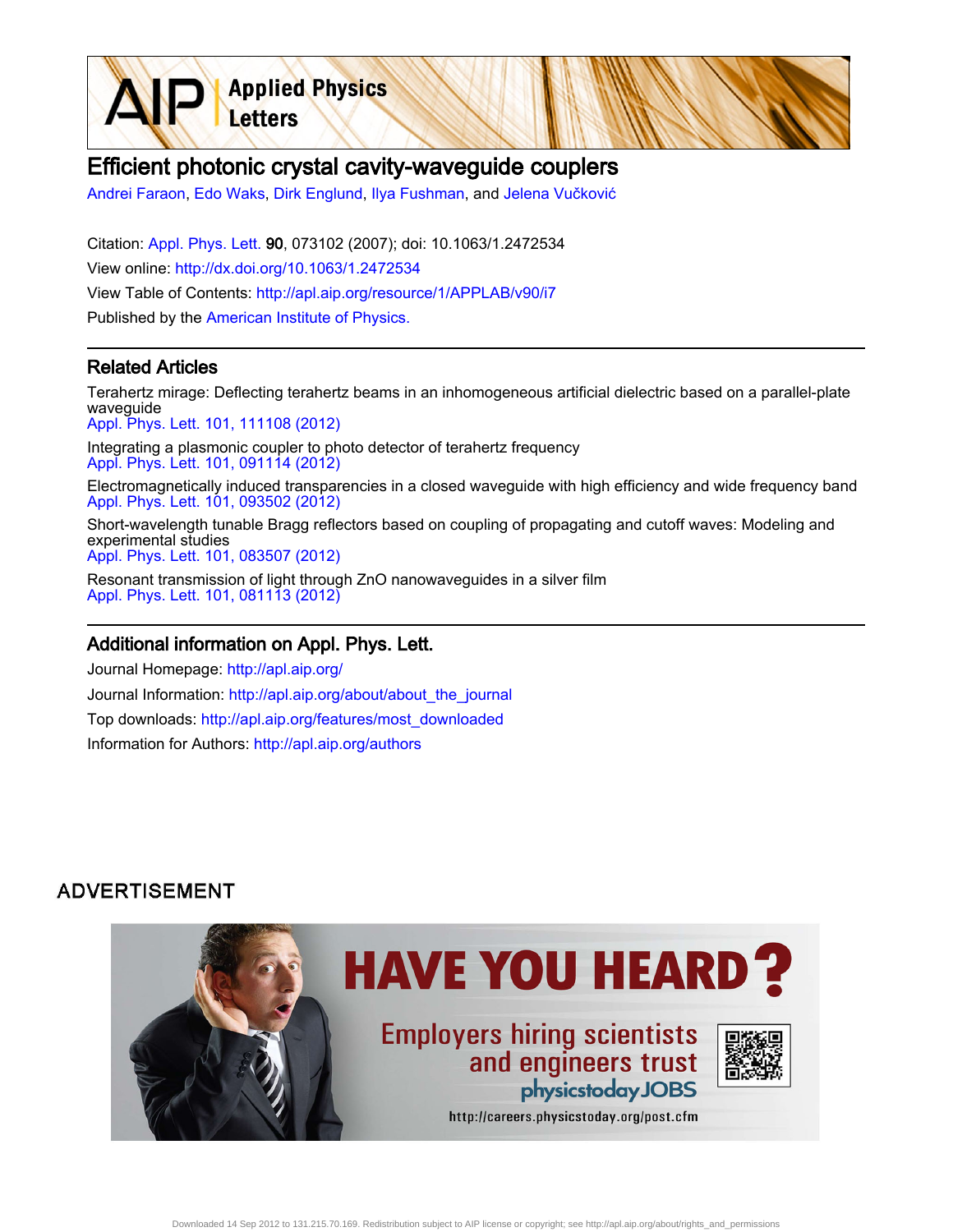## **[Efficient photonic crystal cavity-waveguide couplers](http://dx.doi.org/10.1063/1.2472534)**

Andrei Faraon,<sup>a)</sup> Edo Waks,<sup>b)</sup> Dirk Englund, Ilya Fushman, and Jelena Vučković *E. L. Ginzton Laboratory, Stanford University, Stanford, California 94305*

(Received 13 October 2006; accepted 11 January 2007; published online 12 February 2007)

Coupling of photonic crystal (PC) linear three-hole defect cavities to PC waveguides is theoretically and experimentally investigated. The systems are designed to increase the overlap between the evanescent cavity field and the waveguide mode and to operate in the linear dispersion region of the waveguide. The simulations indicate increased coupling when the cavity is tilted by 60° with respect to the waveguide axis, which was also confirmed by experiments. Up to 90% coupling efficiency into the waveguide was obtained. © 2007 American Institute of Physics. [DOI: [10.1063/1.2472534](http://dx.doi.org/10.1063/1.2472534)]

Structures that consist of InGaAs/GaAs quantum dots (QDs) coupled to two-dimensional photonic crystal (PC) cavities are promising candidates for highly efficient single photon sources. They represent essential devices for quantum cryptography and quantum computation. $1-4$  $1-4$  Efficient implementation of quantum computation devices requires on-chip integration of photonic circuits consisting of PC cavities and waveguides.<sup>3</sup> The performance of these circuits is limited by the cavity-waveguide coupling efficiency. Our work investigates this coupling with the goal of improving the efficiency of single photon transfer into PC waveguides. The results are also relevant for channel drop filter applications in optical telecommunications.

We investigate the waveguide coupling efficiency of the linear three-hole defect cavities  $(L3)$ .<sup>[6](#page-3-3)</sup> The L3 cavities have a high quality factor  $(Q)$  to mode volume  $(V)$  ratio and provide good matching between cavity and waveguide field patterns, which improves in-plane coupling efficiency.<sup>7[,8](#page-3-5)</sup> The cavity mode we work with has magnetic field with even/odd symmetry with respect to the  $x/y$  axes. This mode [Fig. [1](#page-1-2)(a)] needs to be coupled to one of the guided modes in the PC waveguide. Of the possible waveguide bands inside the PC band gap, $\prime$  the best choice for coupling the L3 cavity is the one with similar symmetry and frequency as the L3 cavity mode [Fig.  $1(b)$  $1(b)$ ]. For efficient coupling, the cavity and waveguide modes need to be spatially overlapped and frequency matched. A closer look at the L3 cavity field profile [Fig.  $1(a)$  $1(a)$ ] reveals that the evanescent field is strongest along a direction tilted with respect to the cavity axis and is weak along the cavity axis. A good approach for obtaining a larger overlap between the cavity and waveguide mode is to tilt the cavity with respect to the waveguide axis by an angle of 60° [Fig.  $1(c)$  $1(c)$ ]. The choice of this angle is determined by the symmetry constraints of the triangular lattice. Directional couplers with cavity axes nonparallel to waveguide axes have recently been studied by Kim *et al.*[9](#page-3-6) and by Shinya *et*  $al$ <sup>[10](#page-3-7)[,11](#page-3-8)</sup>. In contrast with previous work, we present here optimized designs of couplers as well as detailed theoretical and experimental data, confirming the advantage of the tilted configuration for coupling L3 cavities to PC waveguides.

To test the validity of our approach, we compare the coupling parameters for the tilted cavity configuration [Fig.  $1(c)$  $1(c)$ ] to the standard approach where the cavity and the

waveguide share the same axis (straight cavity configuration) [Fig.  $1(d)$  $1(d)$ ]. First, three-dimensional finite difference time domain (3D FDTD) simulations of coupled cavity-waveguide systems were performed with both tilted and straight couplers. The frequency of the waveguide band was lowered with respect to the cavity frequency by reducing the size of the PC holes that bound the waveguide. In this way, coupling occurs in the dispersion-free linear region of the waveguide band. We directly simulated tilted and straight coupler configurations with spacing of two to five lattice hole separation between the cavity and the waveguide. The inset of Fig. [2](#page-2-0) shows an image of the simulated magnetic field profile for a tilted cavity coupled to a waveguide with three-hole separation. In the tilted configuration, the separation between the cavity and the waveguide is changed along a direction indicated by the arrow in Fig.  $1(c)$  $1(c)$ .

<span id="page-1-3"></span>The energy transfer into the waveguide degrades the *Q* of the coupled cavity. The total *Q* of a coupled cavity relates to the uncoupled cavity quality factor  $(Q_c)$  according to

$$
Q^{-1} = Q_c^{-1} + Q_{\rm wg}^{-1},\tag{1}
$$

where  $Q_{\text{wg}}^{-1}$  is the loss rate into the waveguide.

The coupling strength between the cavity and the waveguide is given by  $1/Q_{wg}$  which is proportional to the decay rate of the cavity field into the waveguide. The quality factor

<span id="page-1-2"></span>

FIG. 1. (Color online) (a) Magnetic field  $(B_z$  component) for the mode with the highest quality factor in a L3 cavity. (b) Magnetic field pattern of the even mode in a PC waveguide. (c) Fabricated tilted cavity coupled to a waveguide (four-hole separation). In this experiment we shift the cavity with respect to the waveguide along the direction indicated by the arrow. (d) Fabricated straight cavity coupled to a waveguide (three-hole separation).

<span id="page-1-1"></span><span id="page-1-0"></span>a)Electronic mail: faraon@stanford.edu

<sup>&</sup>lt;sup>b)</sup>Present address: Department of Electrical and Computer Engineering, University of Maryland, College Park, MD 20742.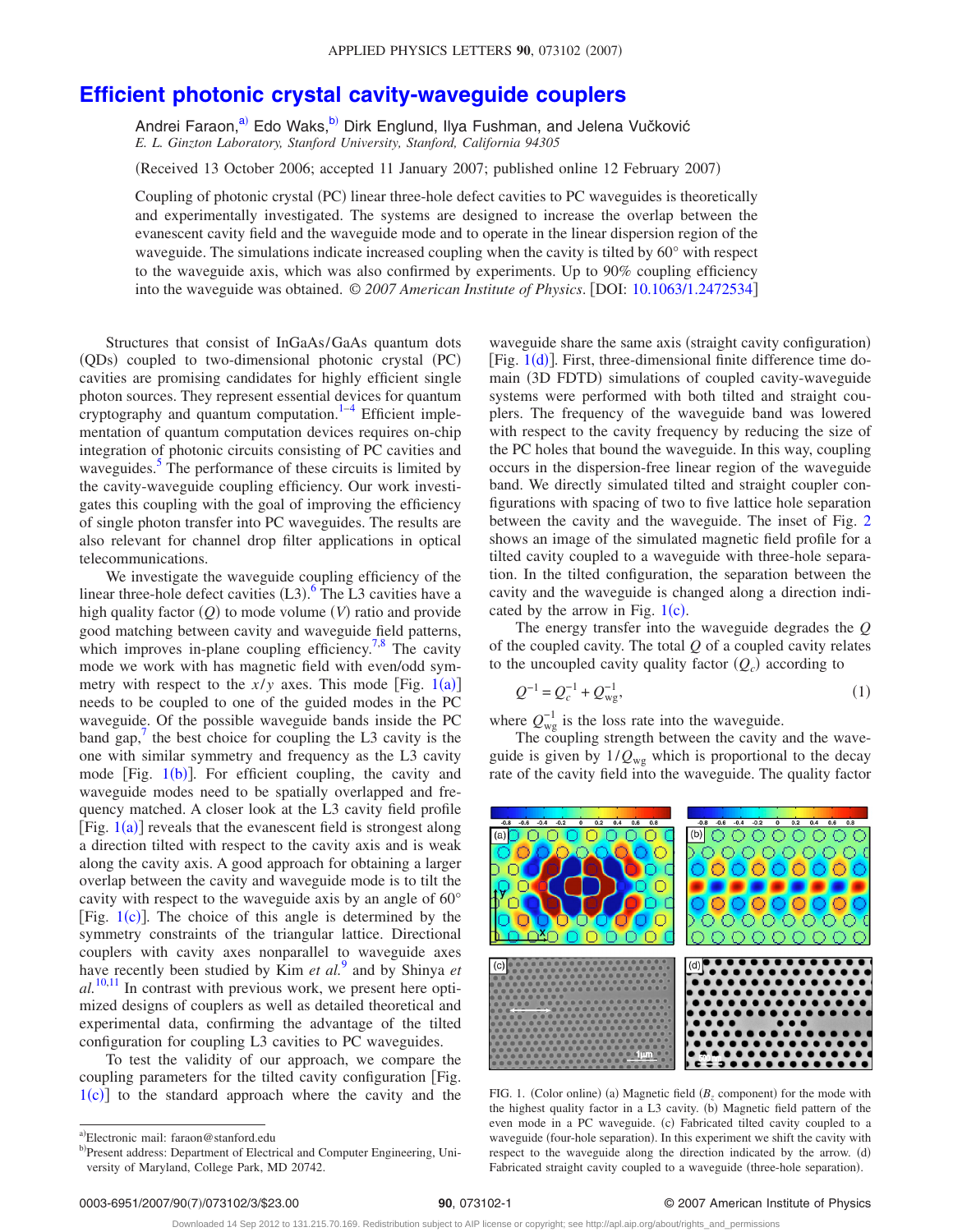<span id="page-2-0"></span>

FIG. 2. (Color online) Simulation results for the cavity-waveguide coupling expressed in terms of the quality factor. The coupling strength is proportional to (1/Q<sub>wg</sub>). Simulated magnetic field of a cavity-waveguide coupler in tilted configuration with three-hole separation (inset).

 $Q_{\text{wg}}$  was computed from the 3D FDTD simulations, with results presented in Fig. [2.](#page-2-0) For the same cavity-waveguide separation,  $Q_{wg}$  is generally smaller for the tilted than for the straight configuration. This is an indication of better cavitywaveguide coupling obtained by tilting the cavity. One peculiar aspect of the simulations is that for the tilted coupling configuration, *Q* is actually larger for four-hole than for fivehole separation. This is unexpected because it is natural to assume that reducing the distance between the cavity and waveguide would improve the overlap integral between the two modes. However, this increase in the quality factor is observed under a large variety of different simulation parameters, suggesting that it is real, as opposed to a simulation artifact. We suspect that, at four-hole separation, the antinode of one of the modes overlaps with the node of the other resulting in a lower overlap integral. Further investigation is required in order to conclusively confirm this.

The coupling changes from  $Q_{wg} \approx 500$  for the tilted cavity with two-hole separation to  $Q_{wg} \approx 10^6$  for four- and fivehole separations (both configurations). For single photon sources based on PC cavities with InGaAs QDs operating at 900– 1000 nm, the experimental out-of-plane quality factor is limited to about  $Q_c = 10^4$  because of material loss and fabrication imperfections.<sup>12</sup> On the other hand, to get efficient photon transfer into the waveguide,  $Q_{wg}$  needs to be lower than  $Q_c$ ; therefore, only the coupling configurations with two- and three-hole separations represent good options. Experimentally we expect the total *Q* to be independent of the waveguide coupling in the case of four- and five-hole separations.

To test the validity of our simulation results, the couplers were fabricated on a 165 nm thick freestanding GaAs membrane containing an InGaAs QD layer. Structures with twoto five-hole separation in both tilted and straight configurations [Figs.  $1(c)$  $1(c)$  and  $1(d)$ ] were fabricated. We made seven structures of each kind. The spectrum of each cavity was measured using the InGaAs QDs embedded in the GaAs membrane as an internal light source. The fabrication and measurement procedures are similar with those reported in Ref. [3.](#page-3-10) The mean value of the quality factor for each configuration is plotted in Fig.  $3(a)$  $3(a)$ , where the error bars are given by the standard deviation in *Q* due to fabrication fluctuations between the seven structures of each kind.

As expected from simulations, the experimental data show that for the same cavity-waveguide separation, the total

<span id="page-2-1"></span>

FIG. 3. (Color online) Comparison between simulations and experimental data for cavity-waveguide couplers. (a) Measured value of total cavity *Q* (mean). (b) Value of total  $Q$  inferred from simulations by combining simulated  $Q_{wg}$  and measured  $Q_c$ . (c) Coupling efficiency from the PC cavity into the PC waveguide. (d) Measured spectrum of a closed waveguide coupled to a L3 cavity. The Fabry-Pérot fringes are equidistant in the linear region of the waveguide dispersion relation (where the cavity is also located) and they get closer next to the waveguide band edge (970 nm).

quality factor is lower for the tilted than for the straight configuration. This result is a consequence of higher coupling for tilted cavities.

Since a more efficient coupling between the cavity and the waveguide degrades the cavity quality factor, when designing a PC network one should choose the configuration that gives the optimum trade-off between transfer efficiency and high *Q*. One advantage of using the tilted cavity is that the same set of parameters can be obtained with the cavity further spaced from the waveguide.

As mentioned before, the cavity coupling was designed to couple in the linear region of the waveguide-band dispersion relation. To test the position of the cavity with respect to the waveguide band, we fabricated longer waveguides closed at the ends. These waveguides act as Fabry-Pérot resonators. Fringes can be observed using the broad distribution of the QDs[.13](#page-3-11) In the linear region of the dispersion relation the fringes are equally spaced and get closer together as the frequency approaches the band edge. Since the cavity resonance was positioned in the region with equidistant fringes, we concluded that the coupling occurs in the linear region [Fig.  $3(d)$  $3(d)$ ].

For a direct comparison between simulation and experiment,  $Q_c$  of the uncoupled cavity needs to be known. The upper bound for  $Q_c$  is limited by fabrication imperfections and material loss. Our simulation results indicate that in the case of coupled cavities with four-hole separation, the coupling into the waveguide is very small so the total *Q* is well approximated by  $Q_c$ . For this reason, the average value of the measured *Q* for the tilted configuration with four-hole separation, was used as  $Q_c$ . By plugging  $Q_c$  and the simulated value for  $Q_{wg}$  into expression ([1](#page-1-3)), the predicted value for the total  $Q$  ( $Q_{\text{tot}}$ ) was computed. The values for  $Q$  inferred from simulations are plotted in Fig.  $3(b)$  $3(b)$  and show good agreement with the experimental data [Fig.  $3(a)$  $3(a)$ ]. Some inconsis